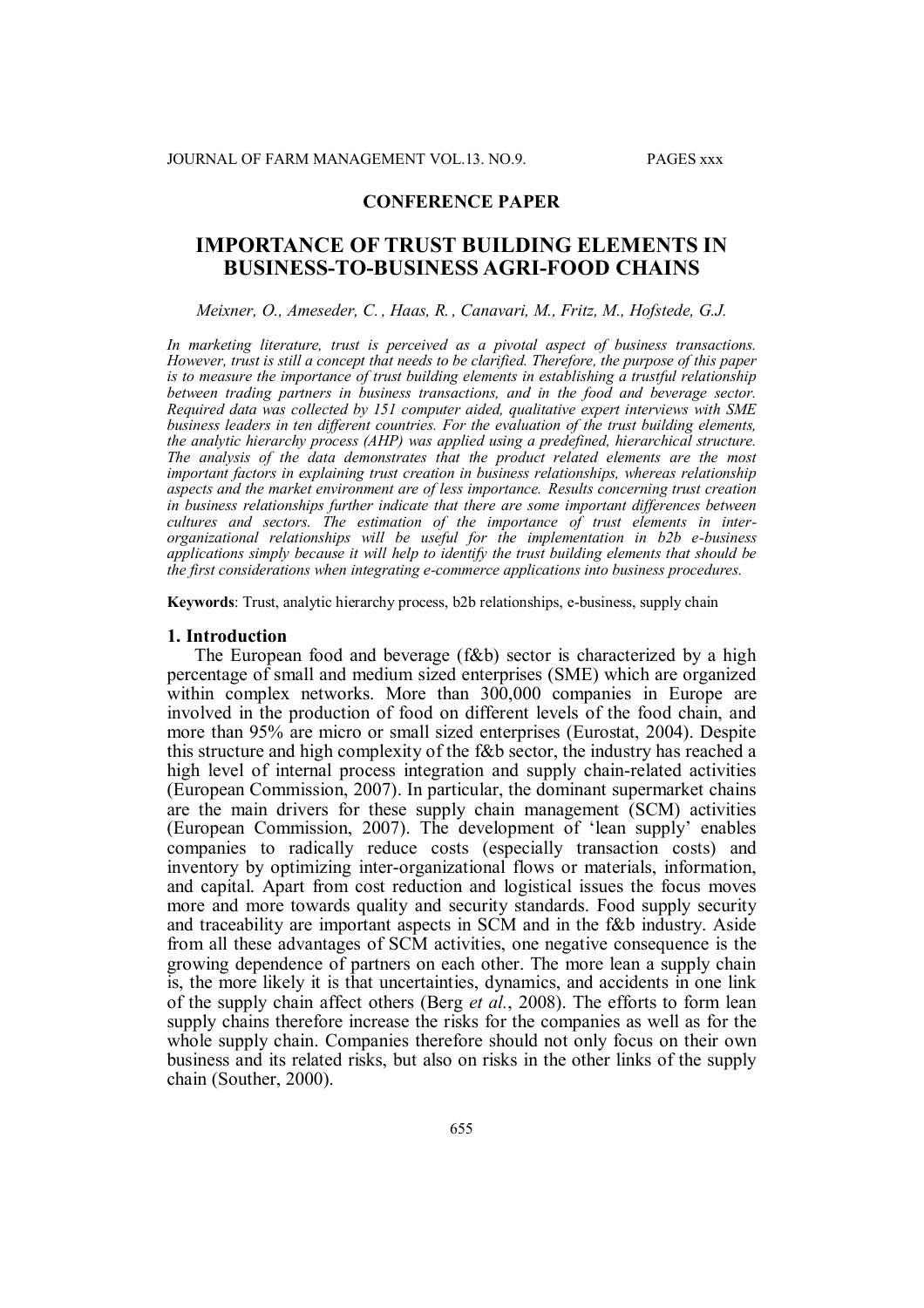Tight cooperation and mutual trust between the business partners is an important success factor to optimize complex value chains when facing these risks on a supply chain level. In particular, the f&b sector is characterized by a dynamic change in market conditions. Seasonal upward turns and downward turns in production and consumption, as well as annual variations of harvests and prices, create supply and demand dynamics in food supply chains. For instance, bottlenecks occurred for several products in the market of organic food in Austria and Germany, which forced companies to change suppliers (Ameseder *et al.*, 2008b). In general, the globalization in food supply, bottlenecks, and price pressure forces the companies to dynamically change their suppliers and set up new b2b (business-to-business) relationships. Trust is a crucial factor when considering transactions with new suppliers. As information asymmetry occurs (concerning e.g. food quality), delivery trustworthiness or monitoring activities exhibit much importance between buyers and sellers.

The trust challenges from market dynamics require improvements in food supply chains. E-business adoption provides huge potential especially when thinking about globalized supply chains and purchases in the international markets. Supply chain coordination in the f&b industry is heavily dependent on information and communication technologies (ICT), and e-business systems as information technology allows system integration (European Commission, 2007). Although the adoption and application of e-business offers great potential in terms of cost reduction, quality insurance, and safety insurance, the f&b industry is rather slow in the adoption process of e-business compared to other sectors (e.g. the ICT sector itself or the manufacturing industry like the automotive sector. European Commission, 2007).

Apart from other factors (like company size, technology costs or security concerns) one of the most critical barriers for e-business adoption and its implementation in b2b relationships is *trust*. Since trust in b2b relationships in the offline environment is essential for cooperation and coordination between companies, it is likely to be of the same importance in an online environment. It seems to be evident that an online transaction between companies without trust would not be possible, just as it would not be possible in 'traditional' offline transactions. Recent research on electronic commerce underlined the importance of trust as one of the key factors for successful electronic commerce adoption (Fritz and Canavari, 2008; see also Canavari *et al.*, 2008; Castelfranchi and Falcone, 1998).

While offline trust usually can easily be established between business partners during face-to-face communication, in an online environment, mutual trust is more difficult to establish (for a detailed discussion of the pitfalls of digital and personal communication see Haas, 2004).

Although the topic of trust is of increasing importance among academics, and even as recent developments in the financial sector highlighted the importance of *trust in b2b relationships*, the theory of trust is still inadequate. Seppänen *et al.* (2007) stressed the fact that the theoretical and empirical approaches to measure trust in an inter-organizational context differ a lot in terms of conceptualization and operationalization. When measuring trust, a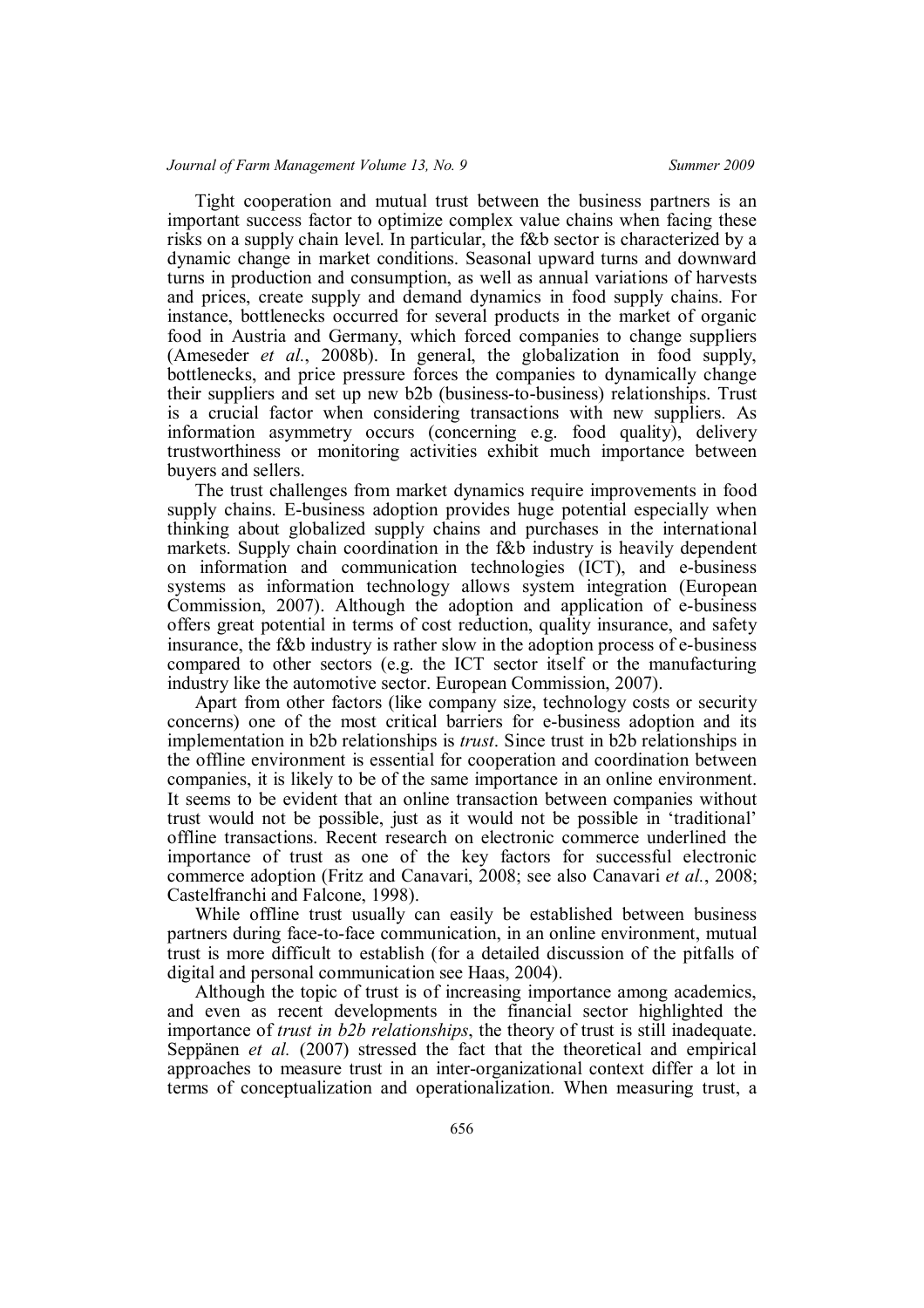clear distinction is needed between trustworthiness and mutual trust, as these are continually viewed as being distinct concepts (e.g. Noteboom *et al.*, 2002). Within business transactions it is therefore crucial to distinguish between the trustor and the trustee. Furthermore, some evidence exists that the role and the nature of trust is affected by the national culture (Dyer and Chu, 2000).

### **2. Purpose and Method of the study**

The study presented here focuses on trust in business transactions from a buyer's point of view (trustor) in European food chains. The purpose of this study is to estimate the importance of trust elements:

- in b2b transactions between companies
- in different countries (cultures).
- in different sectors (grain, meat, fruit and vegetables, olive oil)

Business transaction decisions are the result of an unstructured, fuzzy reasoning process (Turban, 1988). Influencing factors like risk, gain, trust, or control are rather complex (see Tan and Thoen, 2002). With regard to the f&b industry, food quality, food safety, and control opportunities are important factors that influence decision making in the transaction process with new suppliers. A typology of trust elements for the early stage of a b2b relationship was developed and tested for the purpose of this study (Canavari *et al.*, 2008; Hofstede *et al.*, 2008; Oosterkamp and Hofstede, 2007). The evaluation process conducted within this study is based on this typology. The first four levels of trust elements of the hierarchy are shown in table 1.

The typology used is organized hierarchically, with the main trust elements at the top and the specific trust-building elements at the bottom. These elements provide the link between the theoretical approach, the conceptualization, and the dimensions of trust. The typology contains five levels of trust elements. The first hierarchy level forms the *main goal* of the typology: trust from the perspective of a buyer who is in the early stage of initiating a new purchase relationship. The second level consists of the *objects of trust* (product, seller, market environment). The third and fourth levels contain the dimensions of trust (the fourth level was included for some dimensions of trust objects, if the number of items allowed clustering). At the fifth level (not included in the table), the *sources of trust* contain 63 elements. Cultural variety is particularly evident at this level (for detailed information concerning this hierarchy level please refer to Oosterkamp and Hofstede, 2007). The analytic hierarchy process (AHP) was applied methodically to estimate the importance of the trust elements in the typology (i.e. their ability to build trust).

# **3. The analytic hierarchy process (AHP)**

The relative importance of the trust-building elements of the typology was assessed using a specific decision support system, the analytic hierarchy process (AHP). The AHP is a widely used method for structuring and solving complex decision problems for scientific and business applications (see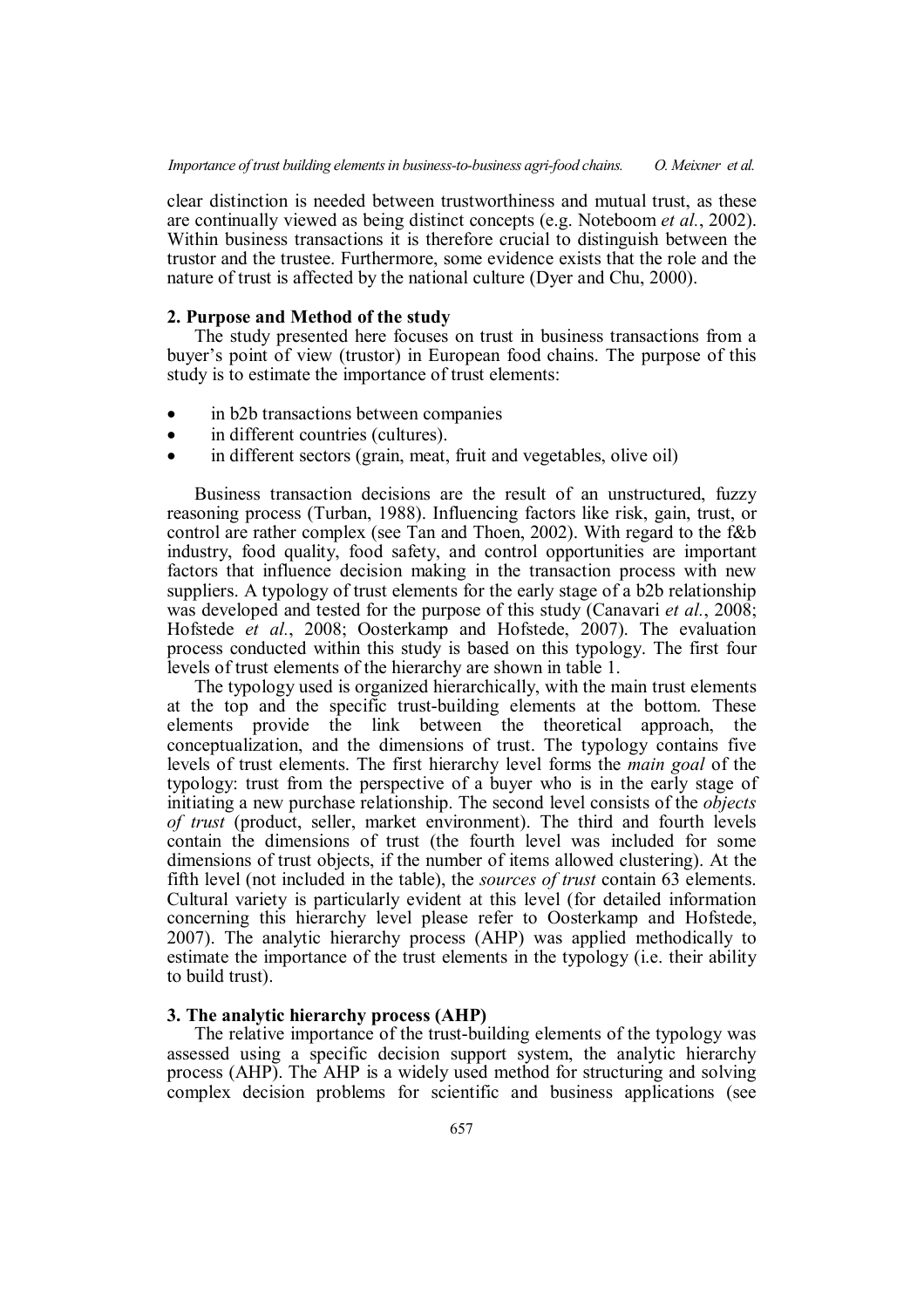Ameseder *et al.*, 2008a; Haas and Meixner, 2005; Haas *et al.*, 2003; Meixner *et al.*, 2001; Meixner and Haas, 2002; Haas *et al.*, 1999). For the valuation of trust the application of the AHP seems to be promising, as trust is a context specific topic and it is difficult to be quantified (Seppänen *et al.*, 2007). As shown in table 1, a number of elements influence the perceived trust of the

| Objective                       | <b>Objects of trust</b>    | Dimensions of the objects of trust |                                           |  |  |
|---------------------------------|----------------------------|------------------------------------|-------------------------------------------|--|--|
| Buyer's trust<br>in transaction | 1. Product                 | 1.1 Reputation                     |                                           |  |  |
|                                 |                            | 1.2 Specification                  |                                           |  |  |
|                                 |                            | 1.3 Inspection                     |                                           |  |  |
|                                 |                            | 1.4 Certification                  |                                           |  |  |
|                                 |                            | 1.5 Price / per-<br>formance ratio |                                           |  |  |
|                                 | 2. Seller                  | 2.1 Capability                     |                                           |  |  |
|                                 |                            | 2.2 Relationship                   | 2.2.A Relationship between<br>Individuals |  |  |
|                                 |                            |                                    | 2.2.B Relationship between<br>Companies   |  |  |
|                                 |                            | 2.3 Reliability                    | 2.3.A Adequate communication              |  |  |
|                                 |                            |                                    | 2.3.B Deliveries                          |  |  |
|                                 |                            |                                    | 2.3.C Financial situation                 |  |  |
|                                 |                            | 2.4 Reputation                     |                                           |  |  |
|                                 | 3. Market envi-<br>ronment | 3.1 Control<br>institutions        |                                           |  |  |
|                                 |                            | 3.2 Informal<br>Institutions       |                                           |  |  |
|                                 |                            | 3.3 Legal<br>institutions          |                                           |  |  |

*Table 1. Typology of trust element* s.

*Source: Oosterkamp and Hofstede (2007)*

buyer in business transactions. By using the AHP, it is possible to capture such complex decision problems and to assess all inter-dependencies within the decision hierarchy (Meixner, 2003). To solve these complex decision problems, the problem is divided into smaller parts, which are incorporated in a predefined structure (i.e. the decision hierarchy, see table 1). One important advantage of the AHP for this study is that individual evaluations by the respondents can be aggregated easily group results for different sectors and different countries can be obtained by use of specific algorithms provided by the AHP theory (Meixner *et al.*, 2001).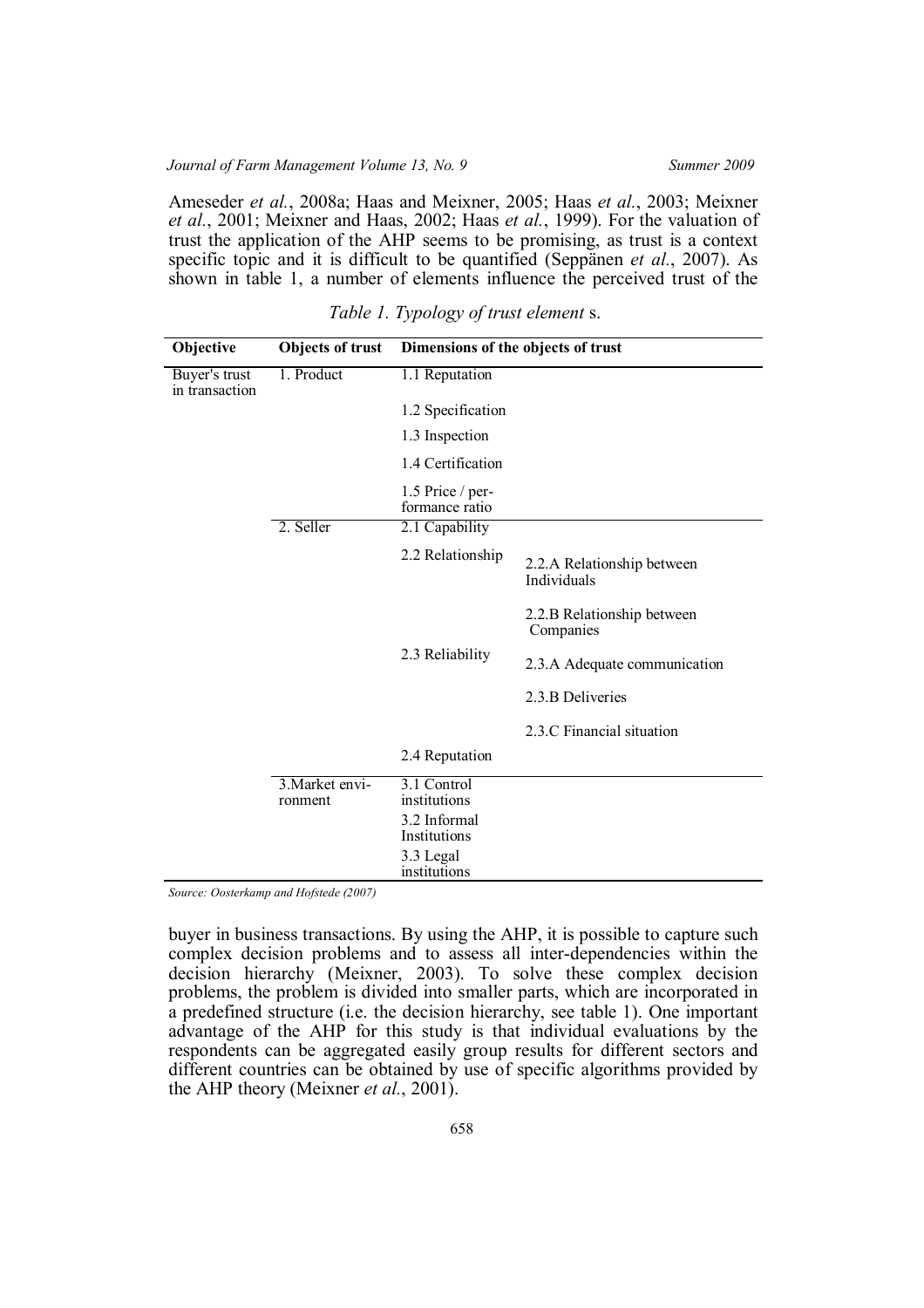### *Importance of trust building elements in business-to-business agri-food chains. O. Meixner et al.*

Because most of the criteria in the trust hierarchy have to be compared on a qualitative scale, the importance of trust elements was estimated using pairwise comparisons (each element is compared with all the other elements of a specific hierarchy level; Saaty, 1995; Meixner and Haas, 2002). For the data collection Meixner *et al.* (2001) suggests to use special software for the pair wise comparison. Due to the fact that the assessment was conducted in ten countries (including countries with rather large distances), a standard spreadsheet software was adopted (figure 1). Files therefore could be sent by e -mail and the evaluation process itself did not require specific software. The questionnaire is self-explanatory and the respondents obtain the results of their evaluation immediately after finishing them. For validity reasons, two central figures were calculated interactively on each level of the evaluation (Saaty,  $1995$ :

- Importance of the trust building elements, i.e. the estimation of the priorities confirming the eigenvector method suggested by Saaty (1995) (in order to give immediate feedback to the respondents)
- Consistency ratio (due to the fact that respondents tend to make inconsistent evaluations for larger hierarchies)

The interactive calculation of these figures is likely to have a positive effect on the validity of the results; respondents can adapt and modify their evaluations instantly if the results of the evaluation process do not meet expectations or the evaluation is inconsistent.



|                          | Evaluation of the 1st hierarchy level                   |                                                                |                |                |  |  |
|--------------------------|---------------------------------------------------------|----------------------------------------------------------------|----------------|----------------|--|--|
|                          | 0.0 0.1 0.2 0.3 0.4 0.5 0.6 0.7 0.8 0.9 1.0             | 1. Product of the seller<br>2. Seller<br>3. Market environment | 15,1%          | 36,2%<br>48,7% |  |  |
| Object 1                 | Evaluation is consistent [CR $\leq$ 0,1]<br>compared to | Object 2                                                       | Scale<br>value |                |  |  |
| 1. Product of the seller | $\blacktriangleleft$                                    | 2. Seller                                                      | 0,56           |                |  |  |
| 1. Product of the seller | $\overline{\mathcal{A}}$                                | 3. Market environment                                          | 3,20           |                |  |  |
| 2. Seller                | $\rightarrow$                                           | 3. Market environment                                          | 2,40           |                |  |  |

659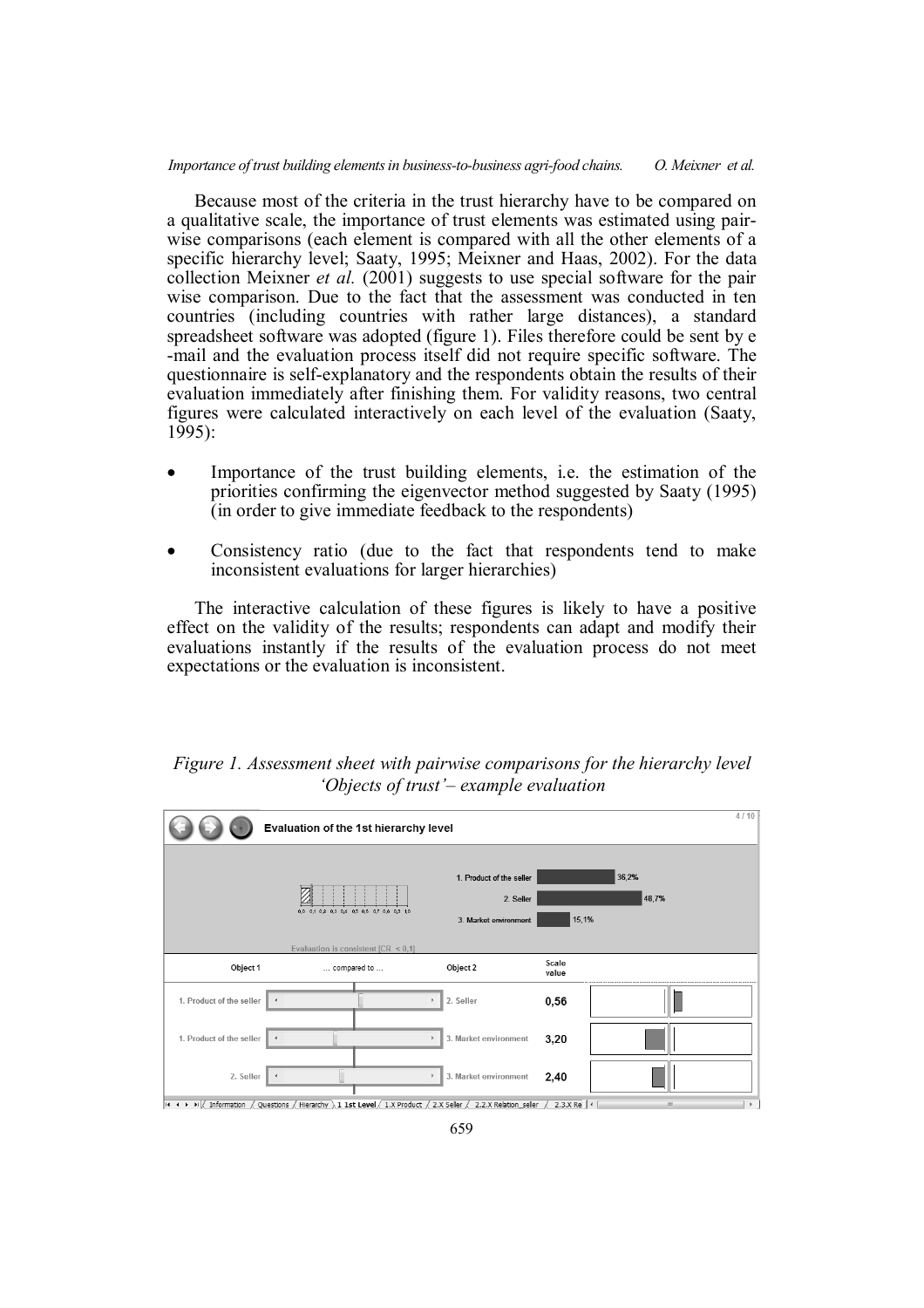### **4. The assessment**

Data was collected in seven European countries (Austria, Germany, Italy, Greece, Slovenia, Spain, The Netherlands), as well as in Brazil, Turkey, and the USA. The relative importance of the trust elements was assessed through expert interviews – most of them face to face and only several by e-mail and telephone; all of course with food chain business leaders and business associations. Between May 2008 and February 2009 the partners of the EU funded the project 'E-trust' and conducted 151 interviews. Respondents were mainly employees within the purchase department of the companies. In some cases respondents came from the quality management department, or just from general management divisions. The main focus of the assessment was the buying perspective from European SMEs in the f&b industry. However, for non-European countries, an additional selling perspective was included to keep the focus on European supply chains. For the selling perspective, the used typology was adapted, e.g. by replacing the term 'seller' through 'buyer' (see below). In an initial phase of the assessment the individuals who were interviewed could choose between the buying perspective and the selling perspective. The whole assessment sheet was then automatically adapted to the chosen perspective. The underlying questions for the two perspectives in the assessment are as follows:

- Buying perspective: "In an early stage of a b2b relationship with a possible supplier: Which factors *are* most important for you to develop trust in this relationship (using a pair wise comparison)."
- Selling perspective: "In an early stage of a b2b relationship with a possible client: Which factors *you think are* most important for your client to develop trust in this relationship (using a pair wise comparison)."

## **5. Results**

#### **5.1 General results**

Figure 2 shows the importance of trust elements for all sectors and all countries. Within this Figure, the bars representing the first level of evaluation are illustrated in light grey. The second level and the third level of the evaluation are illustrated in dark grey. It is important to mention that the sample varies from 6-22 interviews for each country.

On the first level of evaluation, the 'product' is by far the most important trust element (0.547). The importance of the selling/buying company amounts to 0.266. The trust factor 'market environment' is of least importance at (0.187).Focusing on the product on the second level of the evaluation, the 'price/performance' ratio is the most important trust factor of all five factors  $(0.291)$  absolute and 0.159 relative weight, respectively; in the following only the relative importance of the trust elements will be stated; it is calculated by multiplying each hierarchy element with the importance of the relevant hierarchy element of the upper level). 'Product specification', 'product inspection' and 'product certification' are of almost the same importance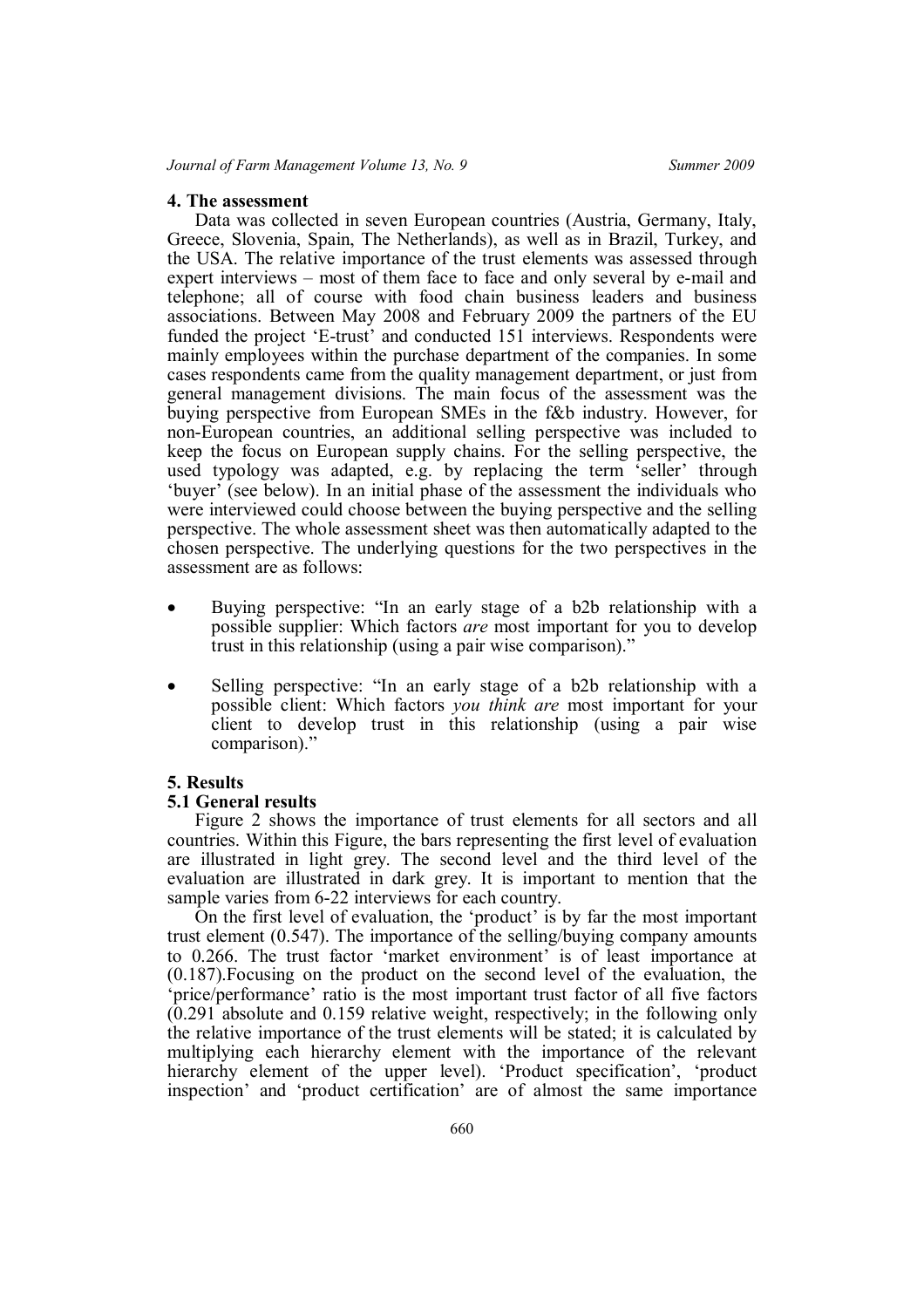



(about 0.1). The factor 'reputation' is of low importance (0.075). The 'reliability of the seller' (0.071) is the most important trust factor concerning the relational aspects in b2b. In particular, the trust factor 'deliveries' is of high importance (0.031 on the third level of the evaluation).

The second most important trust factor is the 'competence of a company to solve problems' (0.058) followed by the 'capability of the selling company' (0.052; if the interviewed company mainly acts as a seller, the wording 'selling company', 'reliability of the seller' etc. was replaced by 'buying company', 'reliability of the buyer' etc.). 'Private control institutions' are the most important trust factor on the market environment level (0.083), followed by 'Public legal institutions'.

#### **5.2 Results concerning Cultural Differences**

Some basic cultural differences can be described based on the analysis of the data for each country. As the analysis has indicated, Austrian and German business leaders are very product oriented, whereby the price/performance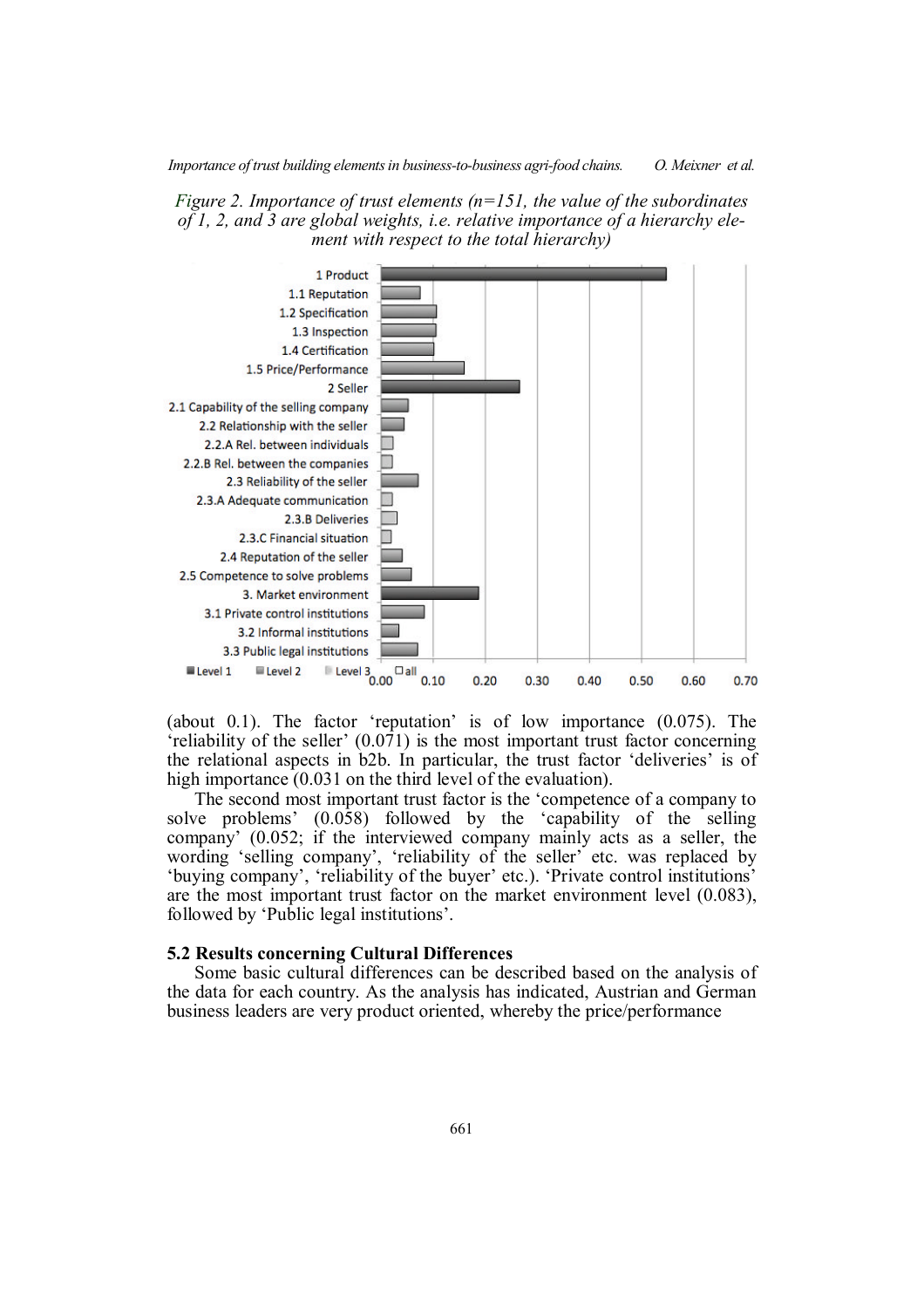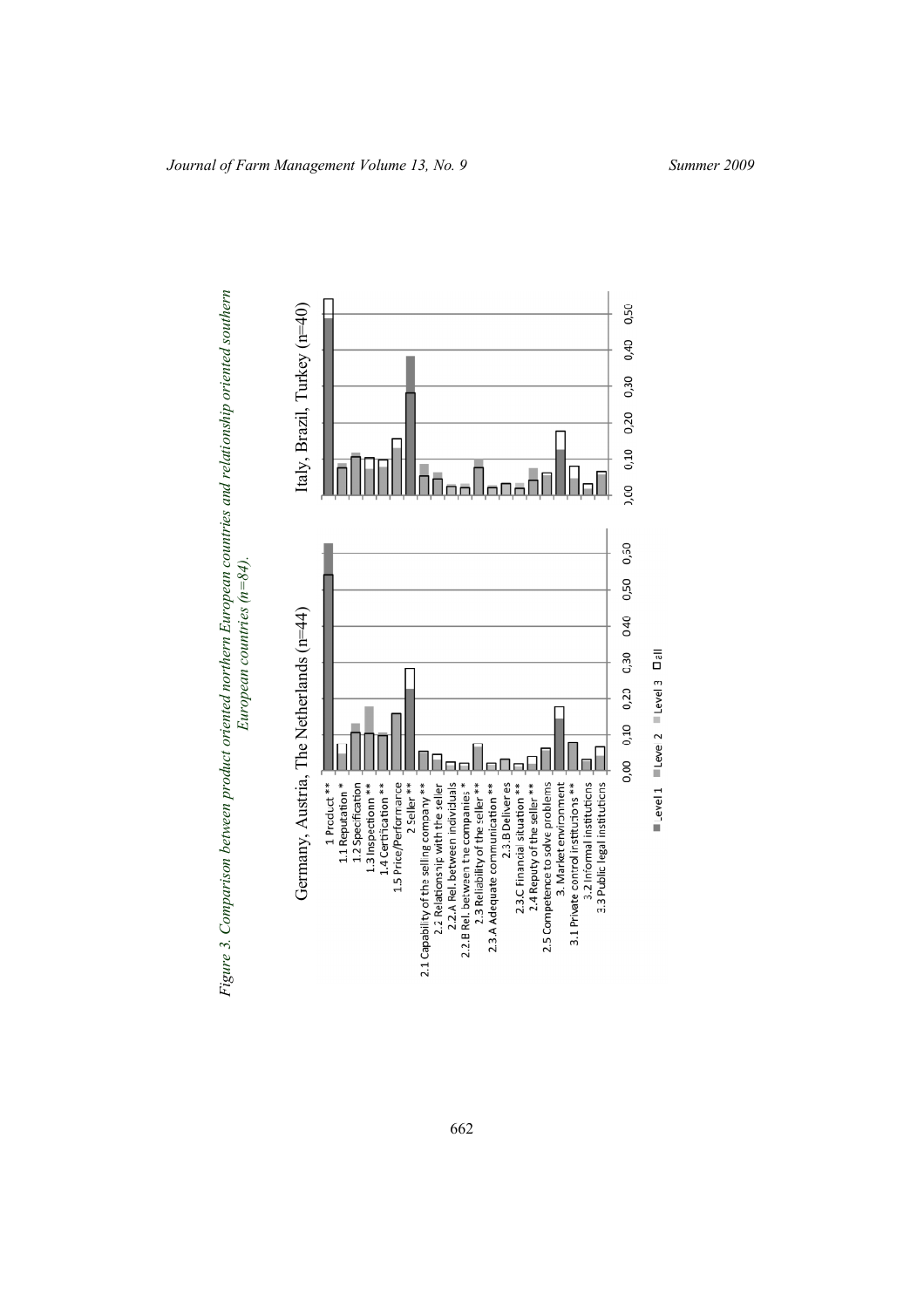ratio for German business leaders is even more important than for Austrian companies. The Netherlands seems to be slightly more product oriented also, although the differences to the other countries are smaller compared to Germany and Austria. In total, this pattern may be typical for northern European countries.

In contradiction to these findings, Brazil, Italy, and Turkey seem to be much more relationship oriented. Priority emphasis for the hierarchy element 'seller' is higher compared to northern European countries. Reliability and reputation of the seller seem to be factors of high importance. This pattern cannot be viewed in all southern countries within this sample. The figure above shows a comparison between the Northern European countries Germany, Austria and The Netherlands (to the left), and the three mentioned southern European countries (to the right). These differences are significant for most of the criteria on a significance level of  $\leq 0.01$  (\*\* in Figure 3) or  $\leq$ 0,05 (\* in Figure 3). This analysis was done by applying ANOVA analysis; as an example table 2 shows the results for the first level of the hierarchy.

| <b>ANOVA</b> |                       |                |    |             |        |      |  |  |  |  |
|--------------|-----------------------|----------------|----|-------------|--------|------|--|--|--|--|
|              |                       | Sum of Squares | df | Mean Square | F      | Sig. |  |  |  |  |
| Product      | Between Groups        | .347           | 1  | .347        | 9.897  | .002 |  |  |  |  |
|              | Within Groups         | 2.911          | 83 | .035        |        |      |  |  |  |  |
|              | Total                 | 3.258          | 84 |             |        |      |  |  |  |  |
| Seller       | <b>Between Groups</b> | .658           | 1  | .658        | 24.022 | .000 |  |  |  |  |
|              | Within Groups         | 2.272          | 83 | .027        |        |      |  |  |  |  |
|              | Total                 | 2.930          | 84 |             |        |      |  |  |  |  |
| Market Env.  | <b>Between Groups</b> | .049           | 1  | .049        | 2.282  | .135 |  |  |  |  |
|              | Within Groups         | 1.789          | 83 | .022        |        |      |  |  |  |  |
|              | Total                 | 1.838          | 84 |             |        |      |  |  |  |  |

*Table 2. Variance analysis, hierarchy level 'Objects of trust' (n=84)*

Another interesting result refers to Slovenia. Slovenia is the only country where the market environment is of very high importance. Due to the new EUmembership, in recent years Slovenia had to bear many changes in the market environment, which could be a possible explanation of these Slovenian findings.

# **5.3 Results concerning Sector Differences**

In total, some differences between the relevant sectors have must be taken into account. For the sectors grain  $(n=32)$  and meat  $(n=30)$ , the factors related with 'product' are evaluated above average. In the grain sector especially, the 'price performance ratio' and the 'product specification' are more important than in other sectors. In the meat sector, 'product inspection' is important to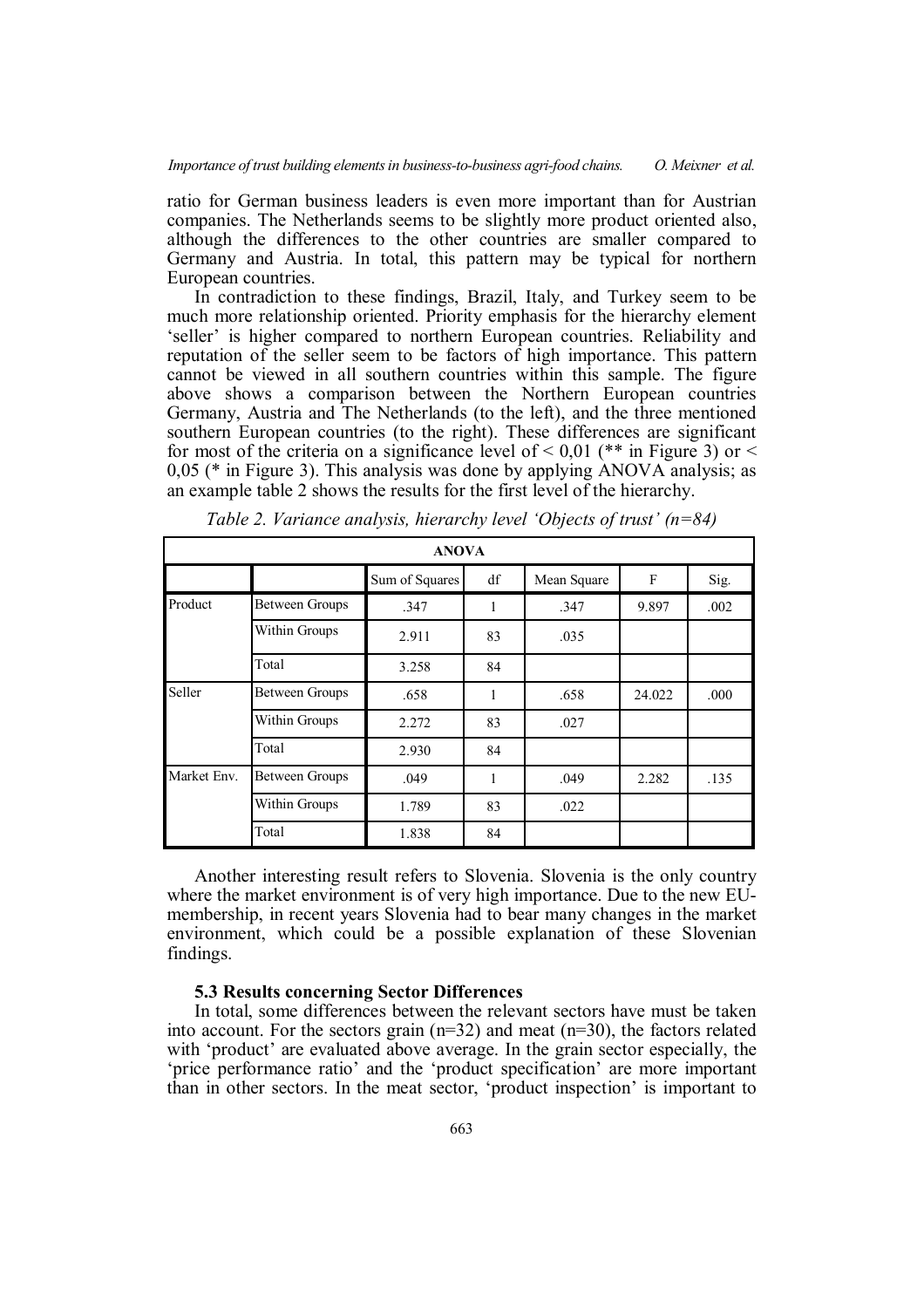generate trust in business transactions.

The biggest share of the overall sample belongs to the sector 'Fruits and vegetables' (n=61). Within this group there is a slight shift away from factor 'Product' to factor 'Market environment'. In particular, the 2nd-level-factor 'Price/performance' seems to be of minor importance, compared to other sectors where the factor 'Private control institutions' is more important. This seems to be a specific characteristic of this sector. In contrast to that, the seller becomes more important in the supply chain olive oil (n=17). In comparison to all other sectors, the evaluation results of the interviewees of this supply chain exhibit the most difference. Here the factor 'Seller' is much more important compared to other supply chains (the priorities for factor 2.2 'Relationship with seller' is almost doubled!). In contrast to that, 'Inspection', 'Control institutions', and 'Certification' are much less important; and at this point, there seems to be a specific characteristic of this supply chain (but might also be connected to a more or less cultural approach, as within this study because the supply chain olive oil is mainly relevant in southern countries). However, the non-representativeness of the overall results generates sole hypotheses; therefore, these differences should not be over-interpreted; a further empiric proof of these results seems to be advisable.

#### **6. Discussion and Limitations**

By applying the AHP methodology from interviews to operators in the different sectors and countries, some interesting insights were gained. However, some important limitations of the general validity of the results have to be mentioned.

One of the main results is that the product dimension is the most important factor to explain trust creation in business transactions, followed by relationship issues with the partner. The market environment is generally of less importance. The 'product' dimension is more important than the 'seller' dimension. In any case, the predominance of the 'product' dimension on the 'seller' dimension does not allow us to claim that human relationships do not play an important role in business transactions. The relevant weight attached to the items 'Reputation' for the 'product' dimension and 'Reliability of the seller' for the 'Seller' dimension on the second level of the typology indicate the high importance of informal relationships, as well as institutional factors related to product costs and quality.

The culture related and sector related differences described in this paper are only of descriptive nature; further data analysis is required to prove if results between cultures and sectors differ significantly (test of hypothesis). However, the cultural differences come along with the theory. Respondents from northern countries (highly deal and data oriented such as Germany) are more concerned with the product, while most southern Europeans (more relationship and dialogue oriented; see Lewis, 2007 or Gesteland, 2005) are more concerned with the relationship to the transaction partner. Differences between the four sectors may be explained on the basis of the following assumptions: In the fruit and vegetable sector, f&b companies mainly purchase internationally, so the market environment might be of higher importance. Due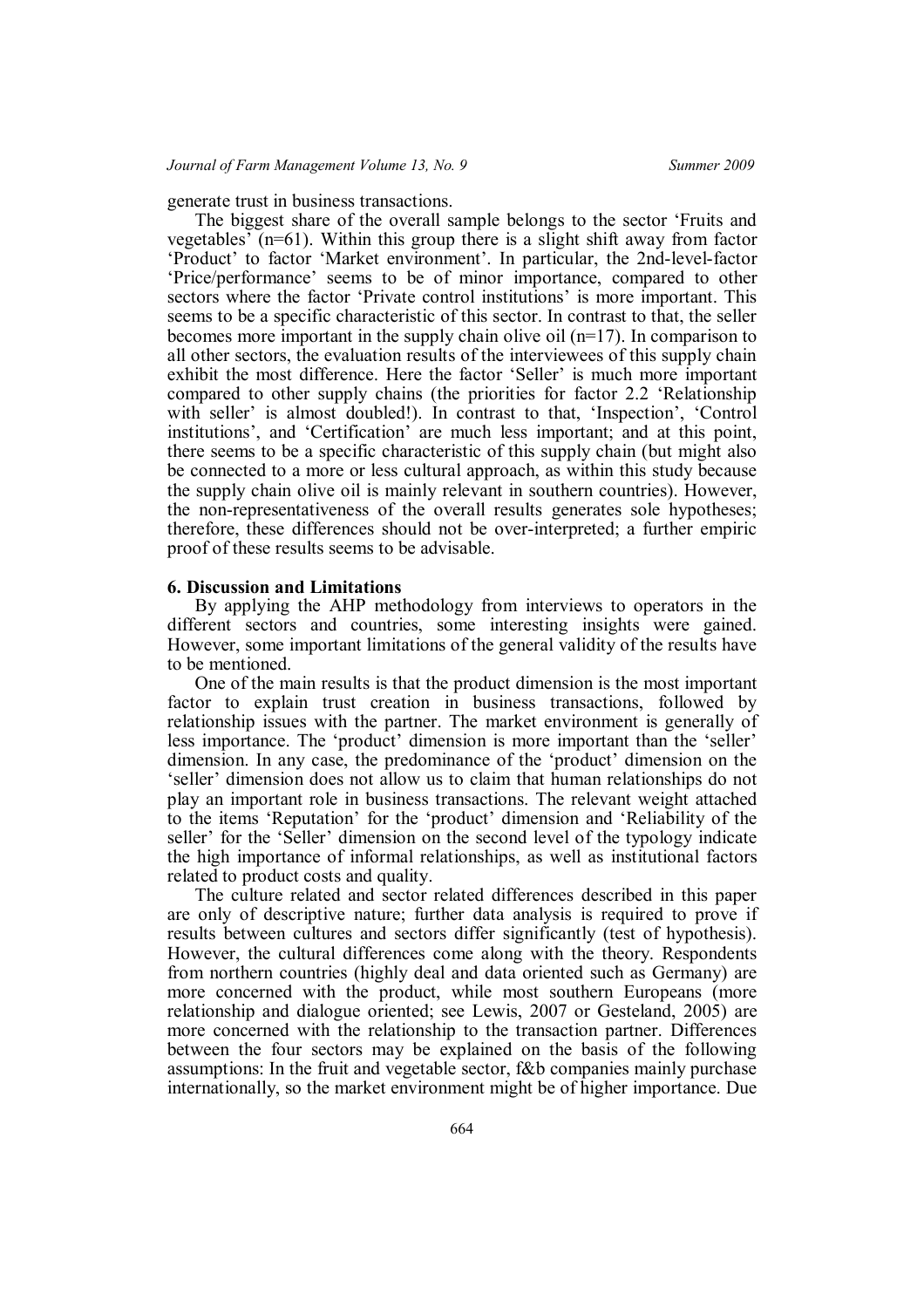to the comparable small prices of grain (compared to other sectors), companies tend to buy in regional or national markets (transport costs are an important issue), because the price/performance ration seems to be one of the major issues. The fact that rather sensitive products are purchased and processed in the meat sector includes that product inspection is of high importance in this sector; here too food scandals seem to be of specific relevance (like BSE crisis etc.).

In general, it has to be considered that the sample of interviewed people and companies is a quite heterogeneous one. The selected companies are different in respect to position in the supply chain, territorial settlement (different regions), and size. In particular the most problematic component is the diversity of experiences and mentality of the individuals interviewed that can affect the result's reliability. These elements seem to play an important role especially when thinking about cultural and historical differences between countries. Moreover, the function of the individuals interviewed in the company could influence the results. It is more likely that respondents involved in job duties concerning products specifications (quality, safety) are more inclined to attach additional importance to products, rather than the seller/buyer elements. The influence of the individuals' personalities, their function's in the company, and their professional backgrounds might significantly influence the findings and should be an issue of future research.

However, even if we consider the restrictions of the findings presented herein, a general interpretation concerning trust building elements might be that product related factors seem to be of highest importance, followed by the seller/buyer characteristics. Therefore, E-business and implementation of ICT media in b2b relations have to take into account how product related features may be communicated effectively to potential buyers in order to gain trustworthiness on one side, and how trustworthiness of sellers, his/her reputation and reliability may be communicated on the other side. If the implementation of b2b-tools is to further increase within the f&b supply chain, in particular, these pre-conditions for trust have to be considered.

#### **Acknowledgements**

This paper presents the activities financed by the EU under the FP6 program 'e-trust: Building Trust for Quality Assurance in Emerging Markets in Food Chains' (contract number FP6-CT-2006-043056, www.etrustproject.eu). The authors want to thank the whole E-trust group for their contributions to this study.

#### **About the authors**

Dr. Oliver Meixner (oliver.meixner@boku.ac.at) is associate professor at the Institute of Marketing & Innovation, University of Natural Resources and Applied Life Sciences Vienna.

Christoph Ameseder is junior researcher at the Institute of Marketing & Innovation, University of Natural Resources and Applied Life Sciences Vienna.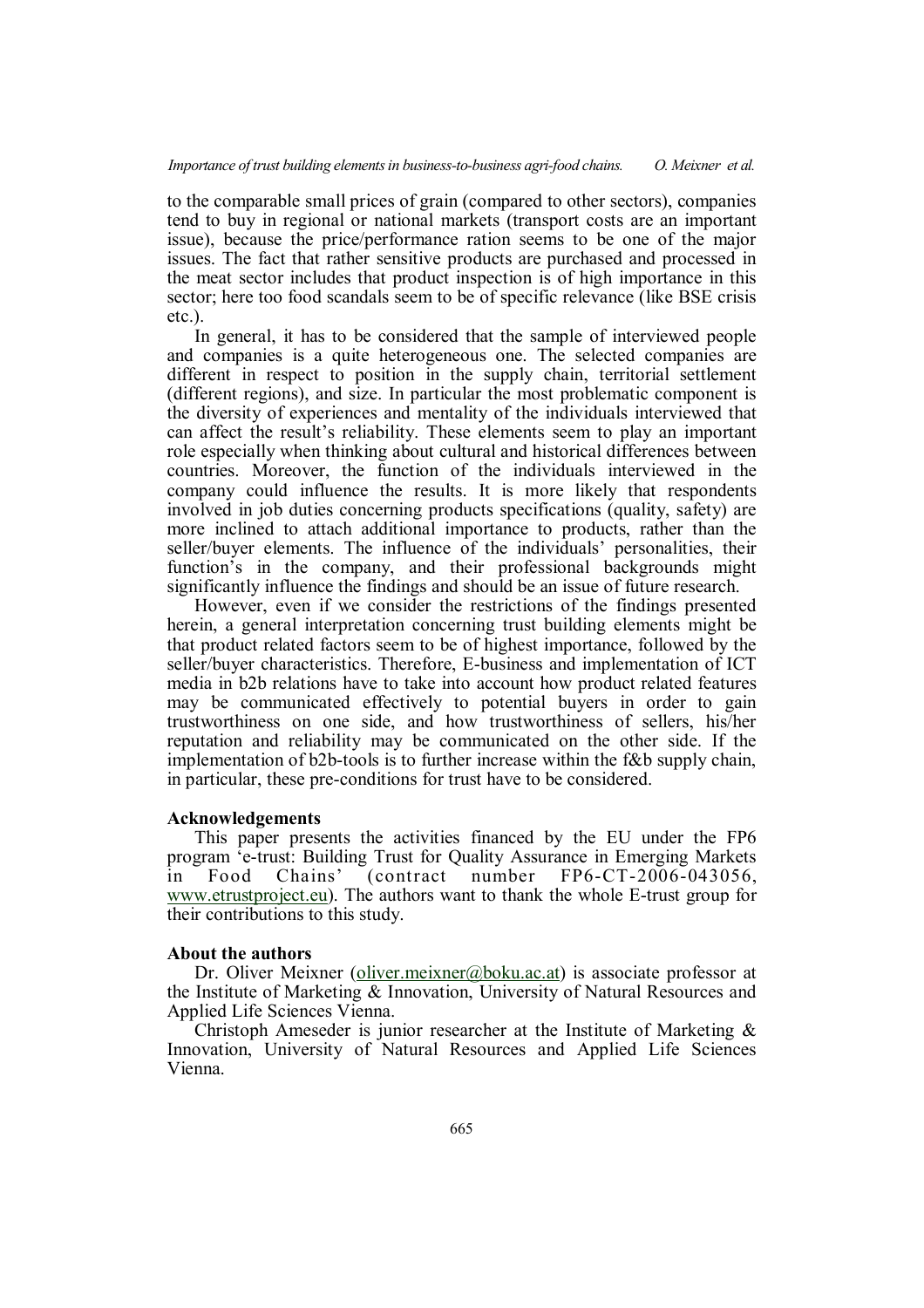Dr. Rainer Haas is associate professor at the Institute of Marketing  $\&$ Innovation, University of Natural Resources and Applied Life Sciences Vienna.

Dr. Maurizio Canavari is associate professor at the Dipartimento di Economia e Ingegneria agrarie (DEIAgra), University of Bologna.

Dr. Melanie Fritz is associate professor at the Department for Food and Resource Economics, University of Bonn.

Dr. Gert Jan Hofstede is associate professor at the Wageningen University.

### **References**

Ameseder C., Meixner, O. and Haas, R. (2008a). Measurement of the importance of trust elements in agrifood chains – an application of the analytic hierarchy process. *Journal on Chain and Network Science* **2**, 153-160.

Ameseder C., Haas, R. and Meixner, O. (2008b). Die Bedeutung internationaler Bio-Produkte für die Bedarfsdeckung in Österreich - Ergebnisse einer Expertenbefragung. *ÖGA Jahresband* **18**, 11-20.

Canavari, M., Fritz, M., Hofstede, G. J., Matopoulos, A. and Vlachopoulou, M. (2008). The Role of Trust in the Transition from Traditional to Electronic B2B Relationships in the Agri-Food Sector. *4th International Conference on Information and Communication Technologies in Bio and Earth Sciences (HAICTA 2008)*. Proceedings in press.

Castelfranchi, C. and R. Falcone (1998). Towards a Theory of Delegation for Agent-based Systems. *Robotics and Autonomous Systems, Special issue on Multi-Agent Rationality* **24**, 141-157.

Dyer, J. H. and Chu, W. (2000). The determinants of trust in supplierautomaker relationships in the US, Japan and Korea. *Journal of International Business Studies* **31** (2), 259-285.

European Commission (2007). E-business watch – The European e-business Report. A portrait of e-business in 10 sectors of the EU economy. *5 th Synthesis Report of the e-business watch*; edition 2006/2007.

Eurostat (2004): *Main indicators, non-financial business economy*, EU-27; http://epp.eurostat.ec.europa.eu (24.03.09).

Fritz M. and M. Canavari (2008). Management of Perceived e-Business Risks in Food-Supply Networks: e-Trust as Prerequisite for Supply-Chain System Innovation. *Agribusiness* **24** (3); 355-368.

Haas, R. (1999). Austrian Farm Holidays in the World Wide Web (www.farmholidays.com). Experiences and Satisfaction of the Participating Farmers with the new media. Rickert, U., R. Helbig and G. Schiefer (editors), *Role and potential of IT systems and communication networks for*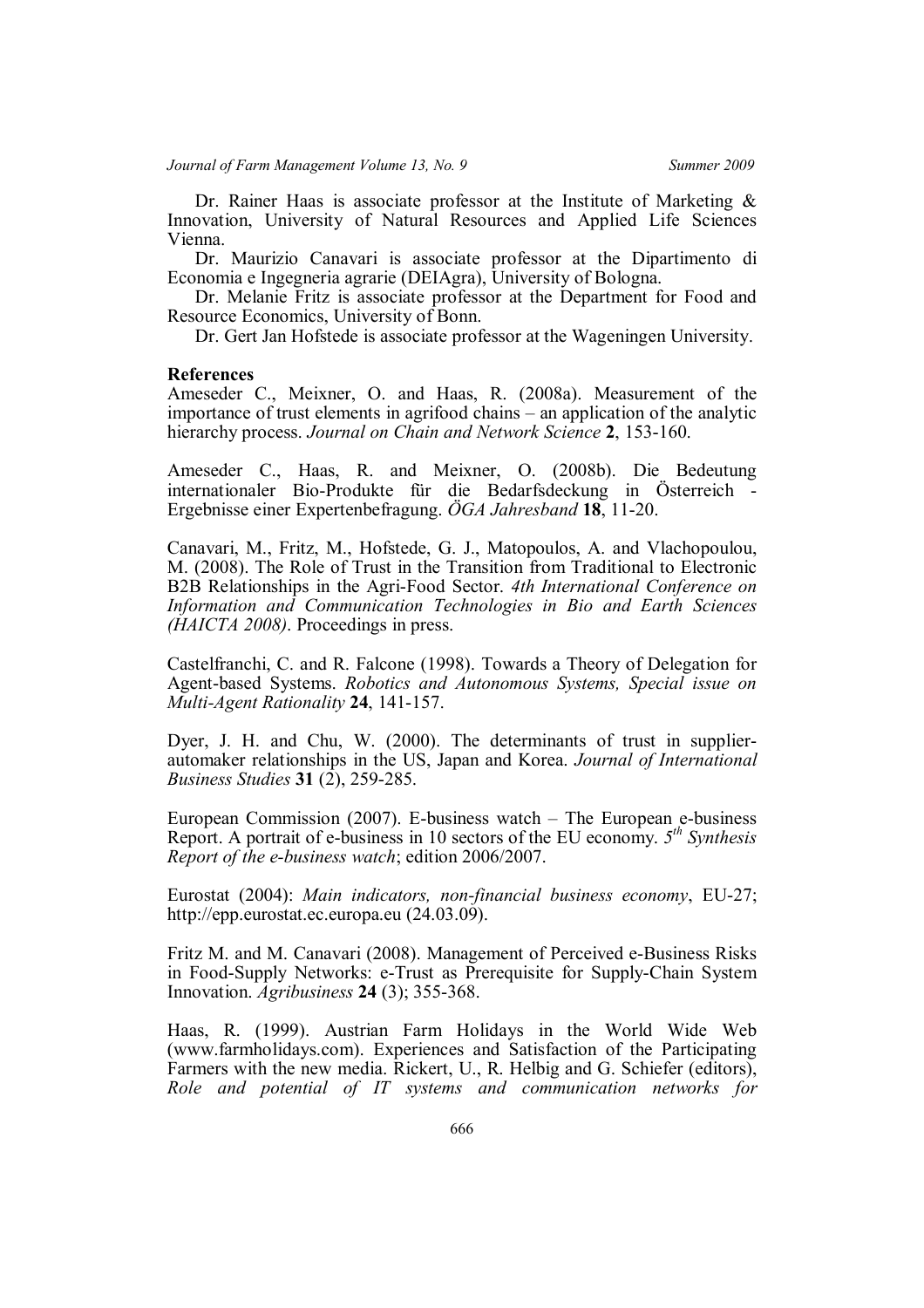*international development*. Proceedings of the European Symposium as part of EFITA 99, 2nd European Conference of the European Federation for Information Technology in Agriculture, food and the Environment, Univ. Bonn-ILB, 43-45.

Haas, R. (2004). *Usability Engineering in der E-Collaboration – Ein managementorientierter Ansatz für virtuelle Teams*. Deutscher Universitäts-Verlag/GWV Fachverlage GmbH, Wiesbaden.

Gesteland, R.R. (2005). *Cross Cultural Business Behavior. Negotiating, Selling, Sourcing and Managing across Cultures*. 4<sup>th</sup> ed., Copenhagen Business School Press, Gylling.

Haas, R. and O. Meixner (2005). Summative Evaluation of E-Collaboration Platforms by Use of the Analytic Hierarchic Process. Holzinger, A. and K.- H.Weidmann (eds.). *Empowering Software Quality: How can usability engineering reach these goals?* Österr. Computergesellschaft, Komitee für Öffentlichkeitsarbeit, Vienna, 79-88.

Hofstede, G.J., Fritz, M., Canavari, M., Ooosterkamp, E. and Sprundel, G.J. (2008). Why trust your new supplier? B2B trust across countries in the food sector. *8 th International Conference on Management in AgriFood Chains and Networks*. Proceedings in Press.

Lewis, R.D. (2007). When cultures collide: leading across cultures. 3<sup>rd</sup> rev. ed., Brealey, Boston, Mass.

Meixner, O. (2003). *Entscheidungsunterstützung und Wissensmanagement in der Neuprodukt-entwicklung*. NPD-X: Ein Expertensystem zum betrieblichen Innovationsverhalten. Cologne, WiKu-Verl.

Meixner, O., S. Pöchtrager and R. Haas (2001). Determining the success factors for the introduction and maintenance of quality management in the Austrian food industry using the Analytic Hierarchy Process. *Proceedings of the 6th ISAHP*. Berne, Switzerland.

Meixner, O. and R. Haas (2002). *Computergestützte Entscheidungsfindung – Expert choice und AHP – innovative Werkzeuge zur Lösung komplexer Probleme*. Ueberreuter Verlag, Vienna.

Nooteboom, B., Berger, H. and Nooderhaven, N.G. (2002). *Trust-forms, fundation, function, failures and figures*. Edgar Elgar Publishing, Glos, UK.

Oosterkamp, E. and G. J. Hofstede (2007). *Report on B2B trust elements and their typology*. Unpublished report, EU FP6-project: 'e-trust', contract number FP6-CT-2006-043056.